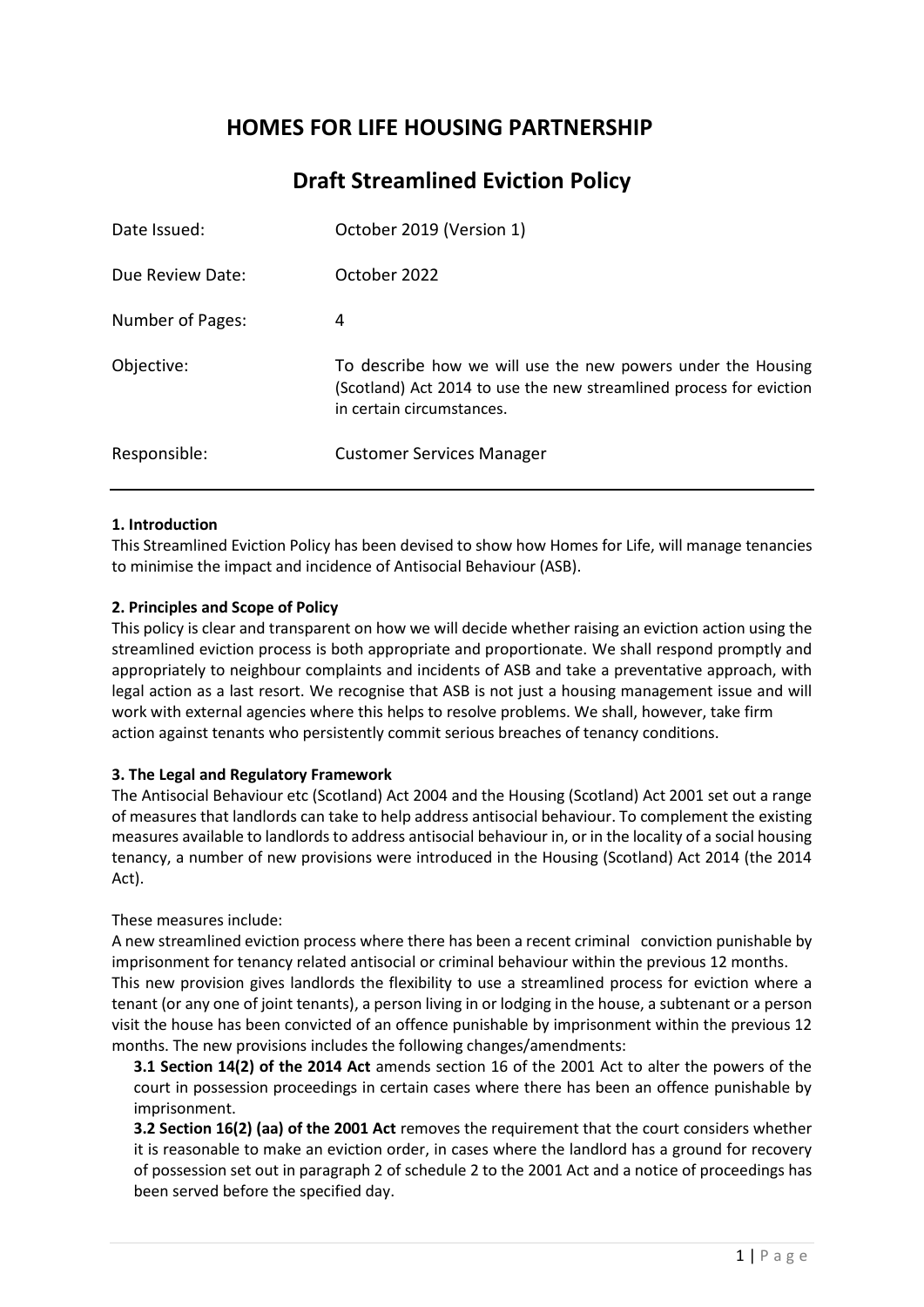**3.3 The grounds for recovery of possession set out in paragraph 2 of schedule 2** are as follows: "the tenant (or any one of joint tenants), a person residing or lodging in the house with, or subtenant of, the tenant, or a person visiting the house has been convicted of  $-$ 

(a) using the house or allowing it to be used for immoral or illegal purposes, or

(b) an offence punishable by imprisonment committee in, or in the locality of, the house

An "offence punishable by imprisonment" means that the offence carries imprisonment as a possible penalty but does not require that a custodial sentence was imposed as the penalty in the particular case.

In summary, this means that where a court has convicted a tenant (or subtenant, or someone living with the tenant or visiting the house) of using the house for immoral or illegal purposes or of a criminal offence punishable by imprisonment, committed in or in the locality of the house and the landlord has served a notice of proceedings on the tenant under section 14(2) within 12 months of the conviction or the dismissal or abandonment of an appeal, the court must make an order for recovery of possession of the house without considering whether the court thinks it is reasonable to do so.

# **4. Purpose and Use Of The Streamlined Eviction Process**

The streamlined eviction process is intended to help to speed up eviction in cases where:

- Serious antisocial or criminal behaviour has already been proven in court;
- The behaviour which led to the conviction was in the locality of the tenant's house; and

• The landlord considers that eviction action is appropriate, such as to protect neighbours and other people living or working in or near a social housing property from harm.

# **4.1 What Factors We Will Consider Before Raising an Action**

There are a number of factors we will consider in deciding whether raising an eviction action using the streamlined eviction process is both appropriate and proportionate. This may include:

• The nature and seriousness of the offence, including any recurring nature of convictions or cumulative effect of several incidents, or the potential seriousness of a one off offence;

- Who has been convicted of the offence and their connection to the property;
- Where the offence was committed and the connection to the social housing tenancy;
- Whether and to what extent the offence has affected neighbours or others in the community;

• The impact on neighbours and communities over time and the impact on the stability of the community;

- What action, if any, the person convicted of the offence is taking to make positive change;
- Impact of eviction on household members;
- Other steps taken/which could be taken by the landlord or partner agencies to address the antisocial or criminal behaviour.

This is not an exhaustive list and is for example only.

## **4.2 Examples of Behaviour**

The type of criminal convictions that allow use of the streamlined process are only those for offences "punishable by imprisonment committed in, or in the locality of, the house".

Some examples of behaviour that Homes for Life may consider using the streamlined process are:

- Breach of an Anti Social Behaviour Order (ASBO)
- Threatening and abusive behaviour
- Offences related to the use of offensive weapons
- Serious Drug related Offences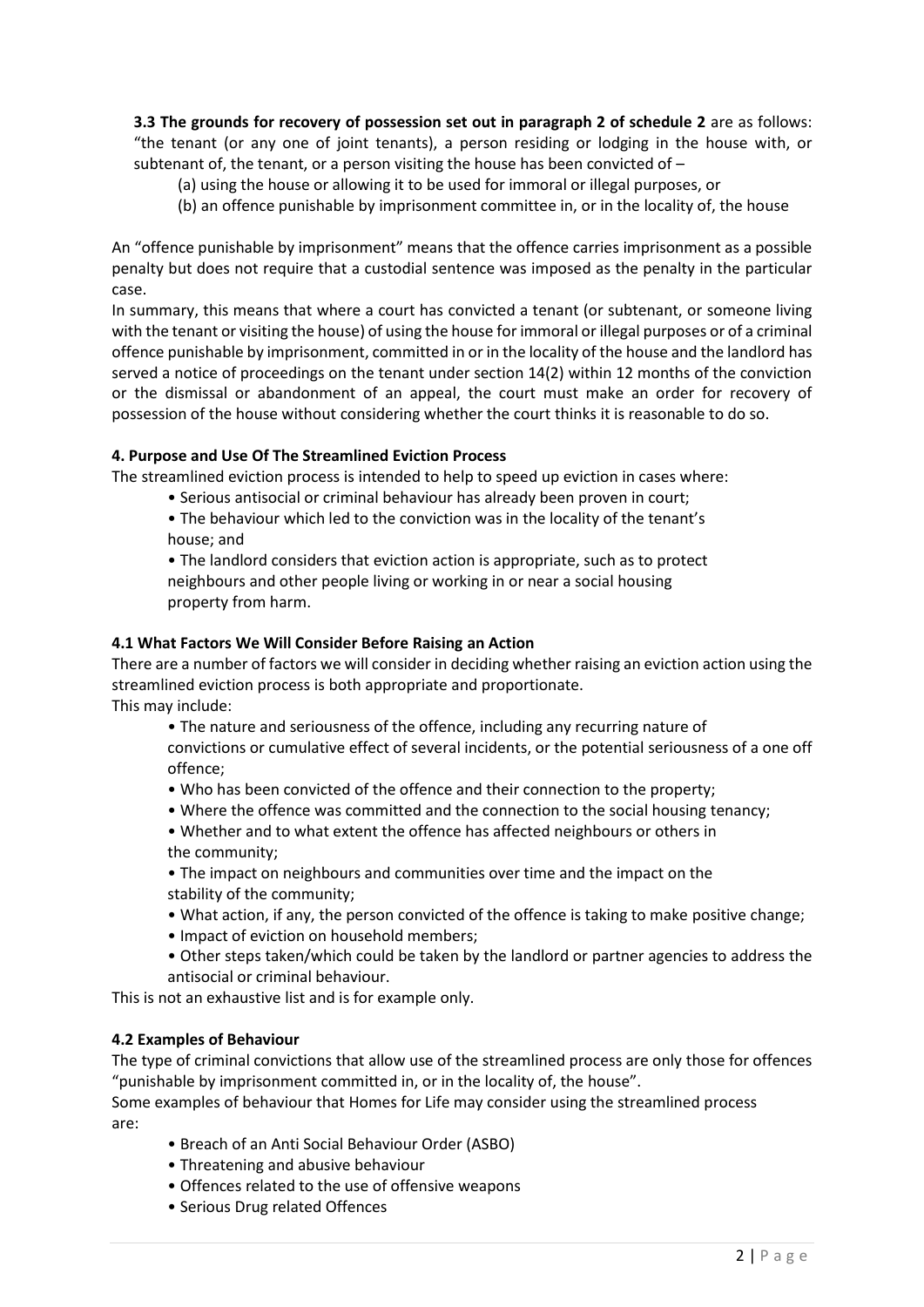• Category A Offences under Homes for Life's Antisocial Behaviour Policy This is not an exhaustive list and is for example only.

The nature and severity of the offence is only one of the factors Homes for Life will consider as part of their assessment whether using the streamlined process is appropriate and proportionate.

## **4.3 Who Has Been Convicted and their Connection To The Property**

If the alleged perpetrator is not the tenants we will consider:

- How frequently the person visits or lives in the property;
- Any action the tenant is taking to stop the person returning to the property;
- Whether it is reasonable in the circumstances for the tenant to try to prevent the person returning to the property.

## **4.4 Where the Offence Was Committed**

The streamlined eviction process can only be used where the criminal conviction is related to the social housing tenancy. We can only consider criminal conviction that have been committed in the locality of the house.

## **5.Positive Change**

Homes for Life has a role to play in helping people to sustain their tenancies and prevent reoffending. It is likely there will be situations when the person who has received the conviction has changed their behaviour. For example;

- The behaviour has stopped, for example there has been no repeat offences, convictions, disturbances or complaints;
- Engagement in training;
- Participating in a rehabilitation programme or treatment for drug/alcohol/mental health;
- Regular and meaningful engagement with support services to change behaviour in a positive way.

Homes for Life will consider the impact an eviction action may have on preventing positive change and the potential for reoffending in such cases where an offender has demonstrated positive change.

## **6. Notifying Tenants**

Once we have decided to recover possession of a tenancy under streamlined eviction process, we will serve a notice on the tenant(s) that explains that we may raise proceedings for possession of the property setting out our grounds for doing so.

We will confirm the following:

- The action to be taken and what will happen;
- The timescales for the action;
- Why this action has been taken, including reference to the legislation and the
- tenancy agreement;
- Who they can contact for advice and assistance, for example, Shelter

Scotland, Citizens Advice, independent legal advice.

A tenant who disagrees with our decision to raise court proceedings can seek a judicial review of the decision and/or defend the repossession action.

## **7. Court Action**

The streamlined eviction process removes the ability of the court to consider whether it is reasonable to grant an eviction order. The court must grant the order where it is satisfied that:

• we have a ground for recovery of possession set out in paragraph 2 of schedule 2 to the 2001 Act: and